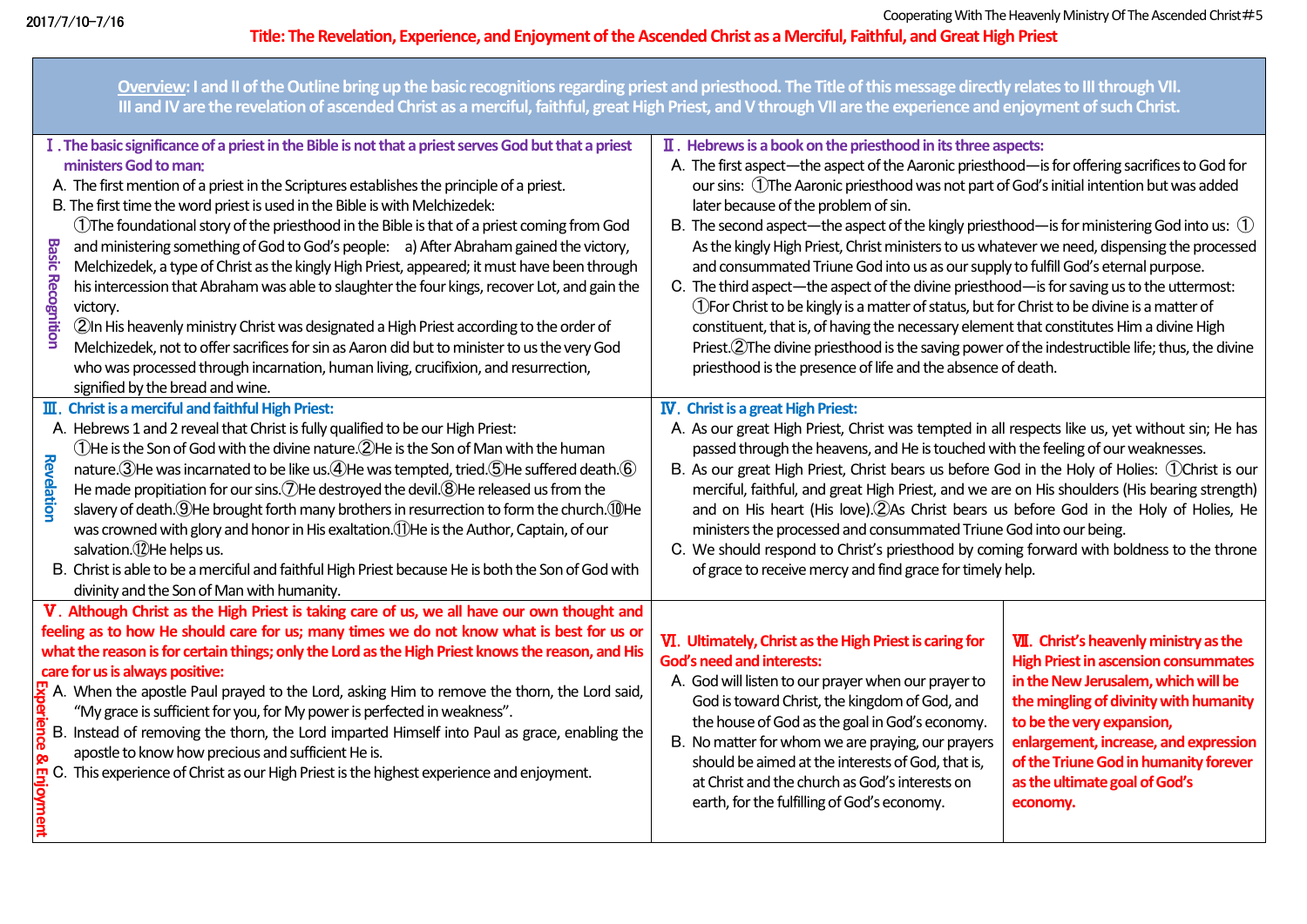#### Ⅰ.**The basic significance of a priest in the Bible is not that a priest serves God but that a priest ministers God to man**:

Gen 14:18 And Melchizedek the king of Salem brought out bread and wine. Now he was priest of God the Most High, 19 And he blessed him and said, Blessed be Abram of God the Most High, / Possessor of heaven and earth; 20And blessed be God the Most High, / Who has delivered your enemies into your hand. And Abram gave him a tenth of all.

#### Ⅱ.**Hebrews is a book on the priesthood in its three aspects:**

Heb 2:17 Hence He should have been made like His brothers in all things that He might become a merciful and faithful High Priest in the things pertaining to God, to make propitiation for the sins of the people.

5:6Even as also in another place He says, "You are a Priest forever according to the order of Melchizedek."

7:15And it is still more avundantly evident since it is according to the likeness of Melchizedek that a different Priest arises, 16Who has been appointed not according to the law of a fleshy commandment but according to the power of an indestructible life. 17 For it is testified, "You are a Priest forever according to the order of Melchizedek." 18 For there is, on the one hand, the setting aside of the preceding commandment because of its weakness and unprofitableness

7:25Hence also He is able to save to the uttermost those who come forward to God through Him, since He lives always to intercede for them.

# Ⅲ.**Christ is a merciful and faithful High Priest:**

Heb 2:18 For being tempted in that which He Himself has suffered, He is able to help those who are being tempted.

# Ⅳ.**Christ is a great High Priest:**

Heb 4:14 Having therefore a great High Priest who has passed through the heavens, Jesus,the Son of God, let us hold fast the confession. 15 For we do not have High Priest who cannot be touched with the feeling of our weakness, but One who has been tempted in all respects like us, yet without sin. 16 Let us therefore come forward with boldness to the throne of grace that we may receive mercy and find grace for timely help.

V. Although Christ as the High Priest is taking care of us, we all have our own thought and feeling as to how He should care for us; many times we do not know what is best for us or what the reason **is for certain things; only the Lord as the High Priest knows the reason, and His care for usis always positive:**

Rome 8:28 And we know that II things work together for good to those who love God, to those who are called according to His purpose. 29 Because those whom He foreknew, He also predestinated to be conformed to the image of His Son, that He might be the Firstborn among many brothers;

## Ⅵ.**Ultimately, Christ as the High Priest is caring for God's need and interests:**

1Kings 8:48 And if they return to You with all their heart and with all their soul in the land of their enemies, who have carried them captive, and they pray to You toward their land that You have givento their fathers, the city that You have chosen, and the house that I have built for Your name;

Dan 6:10 Now when Daniel came to know that the writing had been signed, he went to his house (in his upper room he had windows open toward Jerusalem) and three times daily he knelt on his knees and prayed and gave thanks before his God, because he had always done so previously.

Eph 6:17 And receive the helmet of salvation and the sword of the Spirit, which Spirit is the word of God, 18 By means of all prayer and petition, praying at every time in spirit and watching unto thisinall perseverance and petition concerning all the saints,

# W. Christ's heavenly ministry as the High Priest in ascension consummates in the New Jerusalem, which will be the mingling of divinity with humanity to be the very expansion, enlargement, **increase, and expression of the Triune God in humanity forever as the ultimate goal of God's economy.**

Rev 21:2 And I saw the holy city, New Jerusalem, coming down out of heaven from God, prepared as a bride adorned for her husband.

193 (Japanese 161) Praise of the Lord - His All-Inclusiveness

1

Dear Lord, Thou art so much to us Thou art our all in all; What Thou art fully meets our needs, Though they be great or small. Our Hearts appreciate what Thou art, Our spirits worship Thee; Our grateful praise to Thee we give As we Thy riches see.

4

Thou art the Priest from us to God, The holy Priest for us, Like Aaron called of God from men, For us Thou servest thus. In love Thou bearest us to God, The great High Priest to serve; With love Thou intercedes there And dost with strength preserve. 5

Thou art the Priest from God to us, The royal Priest of God; Like Salem's King, Melchisedec, The minister of God. With bread and wine Thou cam'st from God To us in time of need; Thou cam'st with God that we in Him Might fully share indeed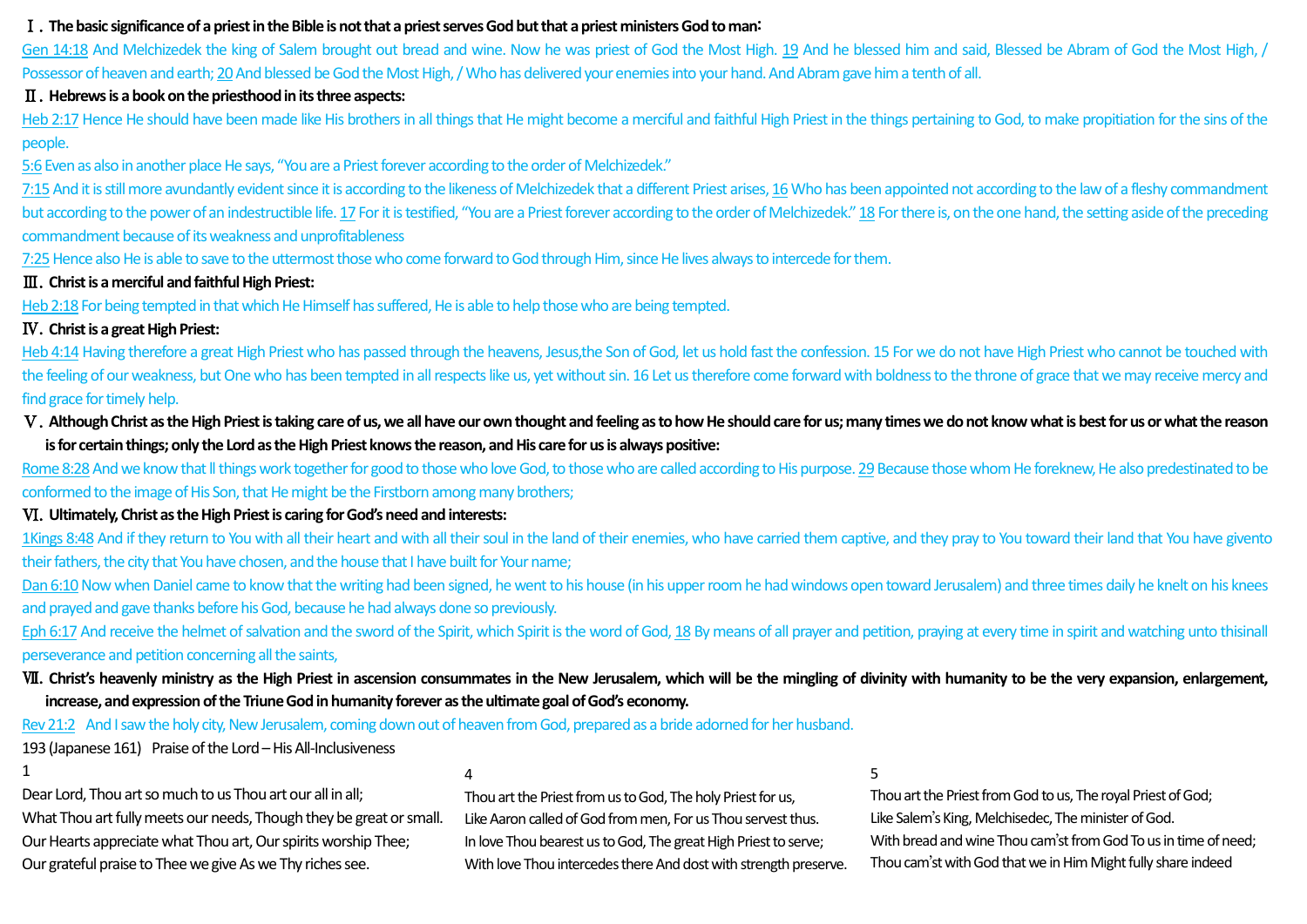## Experience: ①Ministry of Priest is to minister God to people

The main point with respect to Christ as the High Priest is not that He serves God but that He ministers God to us. We must go deeper than the superficial concept that a priest is one who serves God. Everyone, including the unbelievers on the street, knows that a Catholic priest is one who serves God, burns incense, and fulfills his "holy" duty. ... We need to cross the river out of this low concept into a higher one. God does not you're yourservice, but He does want you to minister Him to people. As the High Priest, Christ's major job is to minister God to us. Mainly what Christ does within youis to minister God into you. This is our High Priest. He is continually doing one thing—ministering God into us. Some may say that Melchizedek did not ministerGod. But what about the bread and the wine—what do they signify? The breadand the wine signify God as our enjoyment, God being ministered to us to refresh, sustain, support, strengthen, and nourish us that we may grow with all the riches of God. This is the primary task of a priest.

#### For Young Working Saints

Rome 15:16 That I might be a minister of Christ Jesus to the Gentiles, a laboring priest of the gospel of God, in order that the offering of the Gentiles might be acceptable, having been sanctified in the Holy Spirit.

 You, as a Christian, are a New Testament priest of the gospel. The role of a priest is to supply God for the enjoyment of the people. A man can learn a variety of skills in college. After getting a job, he will learn other skills that are useful for business by using the skills he learned in his college. So you should study hard in your school because those skills learned in your college are necessary for you. However, whether you chose to study liberal arts or science and proceed to study more professional subject in that field, you still shall never forget that essential need for man is to enjoy God. First you enjoy God personally, and then you supply God to other people. This is the ministry of the New Testament priest of the gospel.

2 Corinthians 4:16 Therefore we do not lose heart; but though our outer man is decaying, yet our inner man is being renewed day by day.

 Once God is supplied into a man, he will be refreshed, maintained, supported, strengthened, nourished, renewedand transformed. By enjoying God, any negative things in his soul will be removed, and then the original functions of soul, such as sober understanding in his mind, proper love in his emotion, and flexibility and strength in his will, will be renewed and uplifted. Enjoying God is your basic need and can greatly uplift effectiveness of your work. If you do not enjoy God, you shall have two problems below.

- a) Your mind, emotion and will in your soul cannot support each other with balance. Because each of them does not function well and does not help each other, this situation causes confusion and contradiction within you and thus you cannot function normally in your work.
- b) Even if you succeed to develop the function of your soul to a certain extent, you cannot uplift it, renew it and even enhance it more by yourself. This is because, without the fresh life of God, functions of each part of human soul cannot be renewed and uplifted.

 We can use a car as an example to illustrate how each function of three parts of soul function together and then can function normally overall. Basic functions of a car are "to go straight, turn, and stop". For those purposes, if rigidity of its platform, power of its engine, its transmission elements to transmit force to the tires properly, and performance of the brakes, do not entirely function together in balance, then it can not function normally as a car. Even if its engine is superior but other functions are not strong, then the car cannot function properly as a whole. Young working brothers and sisters, how important for youto enjoy God by pray-reading the Lord's words for 15 minutes every morning! When you enjoy God in your work life, you can become a person who supplies God to people around you.

#### Experience: ②Under care of the High Priest, return to spirit and come forward with boldness to the throne of grace

Hebrew 4:14 Having therefore a great High Priest who has passed through the heavens, Jesus,the Son of God, let us hold fast the confession. 15 For we do not have High Priest who cannot be touched with the feeling of our weakness, but One who has been tempted in all respects like us, yet without sin. 16 Let us therefore come forward with boldness to the throne of grace that we may receive mercy and find grace for timely help.

Coming forward to the throne of grace is absolutely a matter in our spirit. If we are in the mind, it will be difficult for us to enter into the Holy of Holies. If we are a soulish person staggering in the wilderness of our soul, we shall be far away from the Holy of Holies. ... Whenever we turn to our spirit, we enter into the gate of heaven and touch the throne of grace in heaven through Christ as the heavenly ladder. For this, we need the living word of God to pierce into the depths of our being and separate our spirit from our wandering mind. As long as we are in our spirit, we have the gate of heaven. Within the gate is the throne of grace. It takes no time whatever to enter into the Holy of Holies, because there is no distance between it and our spirit. Whenever we say from the depths of our being, "O Lord Jesus," we are immediately in the Holy of Holies, touching the throne of grace. How we need to touch the throne of grace!

# For Middle/High School Students

You as the middle or high school students, should come forward to the throne of grace in your study and human relationship, by turning to your spirit. Once you come forward to the throne of grace, you may find grace for timely help. Itis "Timely help" in English. If we illustrate it in baseball, it is tomake a hit to get a point when a runner is on the second base or the third base. You can not get a point if you make a hit without a runner on bases. If you want to be a good hitter, you need to make many clutch hits, "timely hits". Then you will become a clutch hitter who can earn more points. Christ is a clutch hitter in your school life, who gets "timely hits" in every situation. As a high priest in the heaven, Christ is able to help you in a timely manner. When you need encouragement, the throne of grace will provide you the encouragement in a timely manner. When you need wisdom, the wisdom will be provided to you timely and it becomestimely help for you.

Hebrew 4:11 Let us therefore be diligent to enter into that rest lest anyone fall after the same example of disobedience. 12 For the word of God is living and operative and sharper than any two-edged sword, and piercing even to the dividing of soul and spirit and of joints and marrow, and able to discern the thoughts and intentions of the heart.

2Timothy 4:22 The Lord be with your spirit. Grace be with you.

 In order to gain timely help, you need to learn to discern your spirit and your soul. You should not think you can discern spirit and soul by yourself. You don't have ability to discern. But thank the Lord, the word of God is living and shaper than any two-edged sword, and piercing even to the dividing of soul and spirit. If you discern soul and spirit, then you can stay in your spirit. If you stay in your spirit, then because your spirit is connecting to the throne in the heaven, you can practically come forward to the throne of grace and find grace for timely help. Amen!

Please practice below in your daily life.

- a) Morning revival: Spend your time for around 10 minutes every morning at any cost, to pray-read the Lord's words with other brothers or sisters.
- b) Join the prayer group for Drip Irrigation, and listen to the one-minute prayer and share your one-minute prayer every day.
- c)Attend every kind of meetings and speak the word of God willingly.
- d) Be watchful not to get "network game addiction". Practically, set up the rule to control yourself to avoid playing too much.